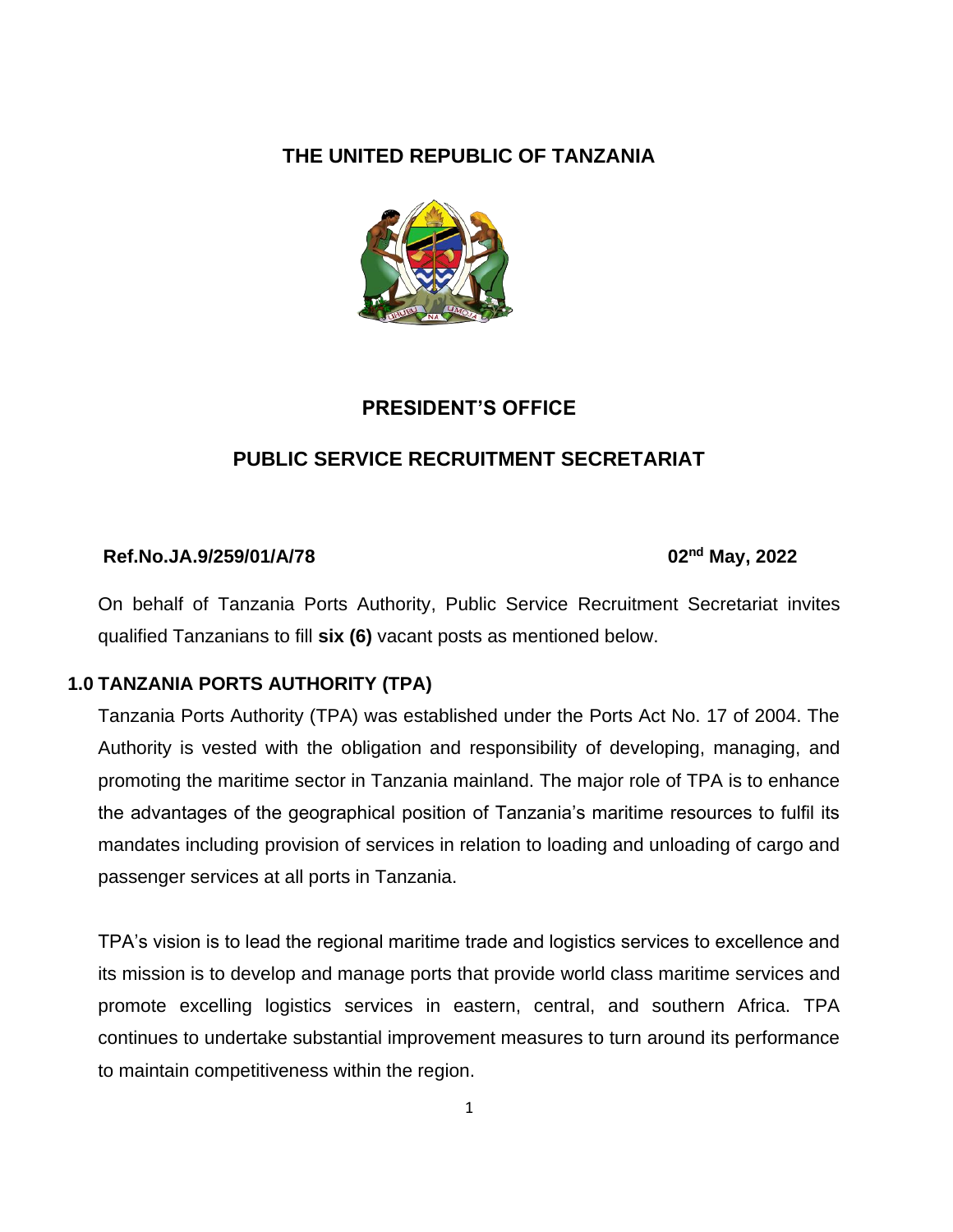## **1.1. SECURITY ASSISTANT – 1 POST**

## **1.1.1. WORK STATION: DSM CENTRAL PORT**

## **1.1.2. REPORT TO: SECURITY MANAGER**

## **1.1.3. DUTIES AND RESPONSIBILITIES**

- i. To assist in preparation of roster and supervises Security guards for general security services, port movement control, and escort;
- ii. To protect cargo from malicious damage, theft and pilferage;
- iii. To assist the Security officers on day to day duties;
- iv. To ensure secure environment at their point of duty;
- v. To supervise security guards; and
- vi. To perform any other related duties as may be assigned time to time by Supervisor.

## **1.1.4. QUALIFICATIONS AND EXPERIENCE**

Holder of Certificate of Secondary Education Examination (CSEE) plus Certificate in one of the following fields: - Law, Criminology, Law Enforcement, Business Administration, Human Resource Management, Public Administration, Information Communication Technology, Public Relations), Mass Communication, Statistics, International Relations and Diplomacy plus Basic Training in Police Studies, National Service, Military training or Prison

## **1.1.5. REMUNERATION:**

Salary Scale: TPGS 4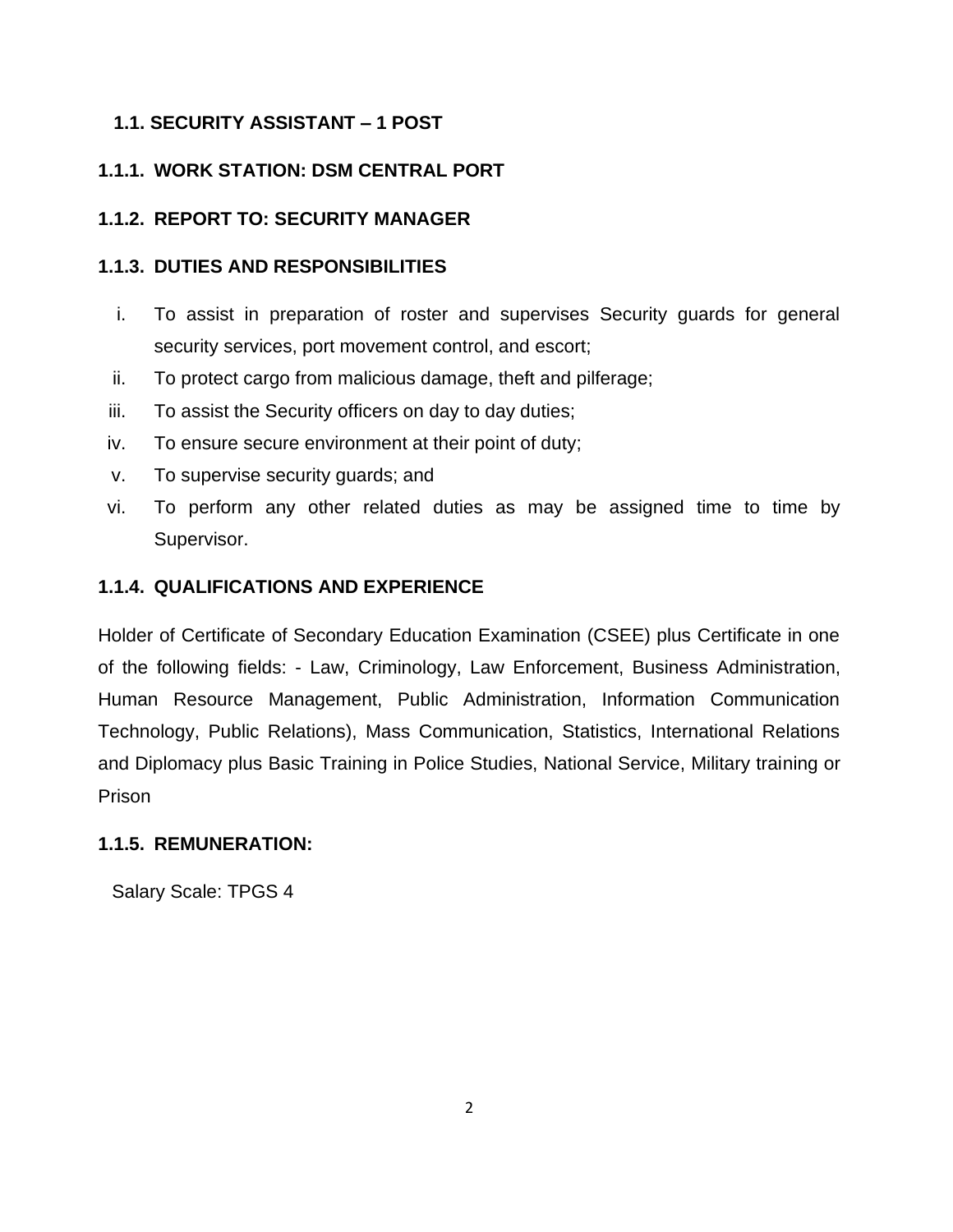#### **1.2. SECURITY GUARDS – 5 POSTS**

## **1.2.1. WORKSTATION: ALL PORTS**

### **1.2.2. REPORT TO: SECURITY MANAGER/PORT MANAGERS**

#### **1.2.3. DUTIES AND RESPONSIBILITIES**

- i. To conduct physical security and surveillance (security gates, General cargo, Motor vehicle, container etc. ;
- ii. To check and ensure proper cargo delivery through cargo system;
- iii. To operate Integrated Security Systems for security surveillance and monitoring;
- iv. To operate Integrated Security Systems for security surveillance and monitoring;
- v. To secure premises by patrolling property; monitoring surveillance equipment; inspecting buildings, equipment, and access points; permitting entry;
- vi. To watch for irregular or unusual conditions that may create security concerns or safety hazards;
- vii. To observe departing personnel to protect against theft of corporate property and ensures that authorized removal of property is conducted within appropriate procedures;
- viii. To aid customers, employees and visitors in a courteous and professional manner; and
- ix. To perform any other related duties as may be assigned time to time by Supervisor.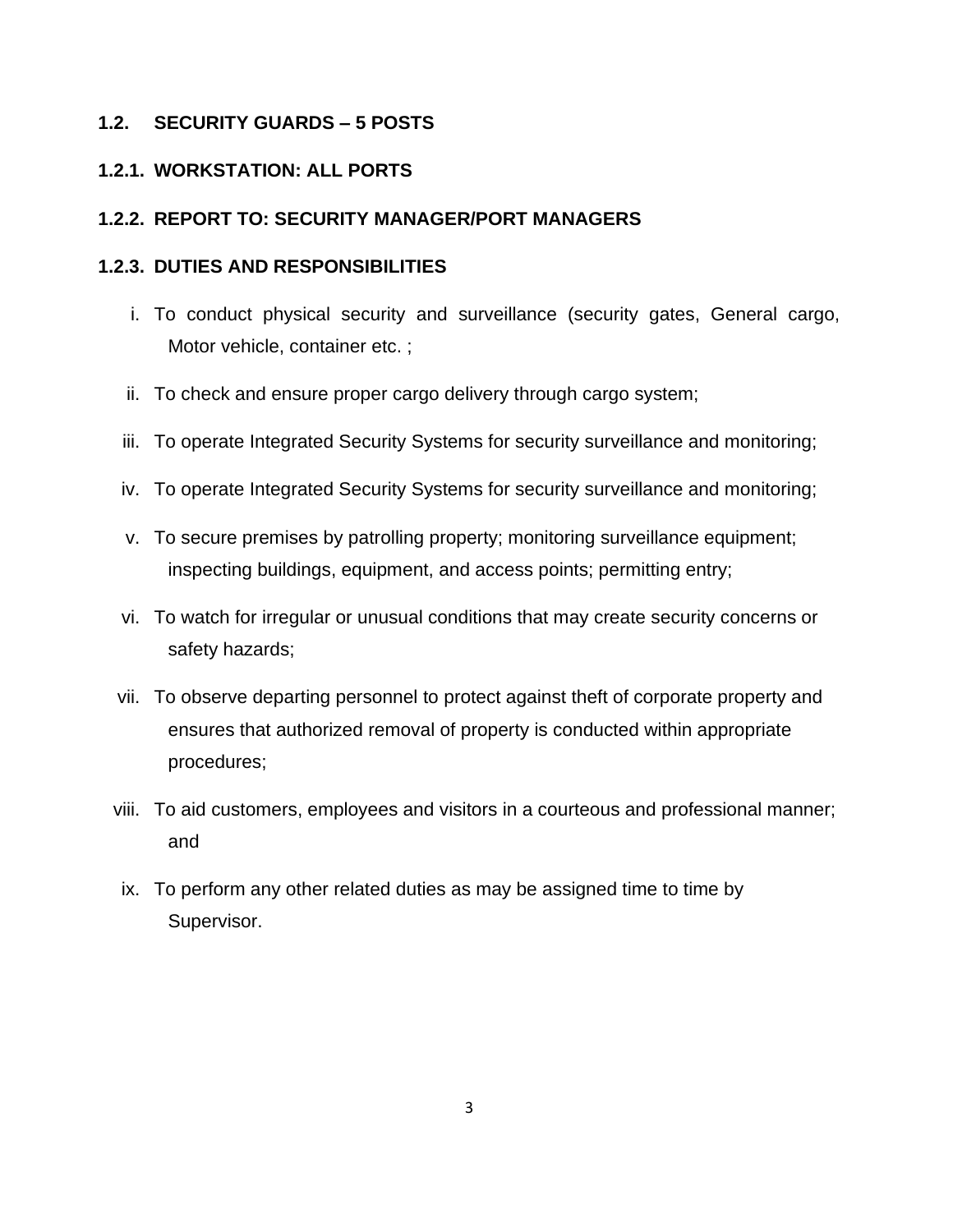#### **1.2.4. QUALIFICATIONS AND EXPERIENCE**

Holder of Certificate of Secondary Education Examination (CSEE) plus either Military Training, National Service, and Basic Police Training or Basic Prisons Training course from recognized Institutions.

#### **1.2.5. REMUNERATION:**

Salary Scale: TPGS 1A

#### **GENERAL CONDITIONS**

- i. All applicants must be Citizens of Tanzania with an age not above 45 years except for those who are in Public Service;
- ii. Applicants must attach an up-to-date Curriculum Vitae (CV) having reliable contacts; postal address/post code, e-mail and telephone numbers;
- iii. Applicants should apply on the strength of the information given in this advertisement;
- iv. Applicants must attach their certified copies of the following certificates:
	- Postgraduate/Degree/Advanced Diploma/Diploma/Certificates;
	- Postgraduate/Degree/Advanced Diploma/Diploma transcripts;
	- Form IV and Form VI National Examination Certificates;
	- Professional Registration and Training Certificates from respective Registration or Regulatory Bodies (where applicable);
	- Birth certificate;
- v. Attaching copies of the following certificates is strictly not accepted: -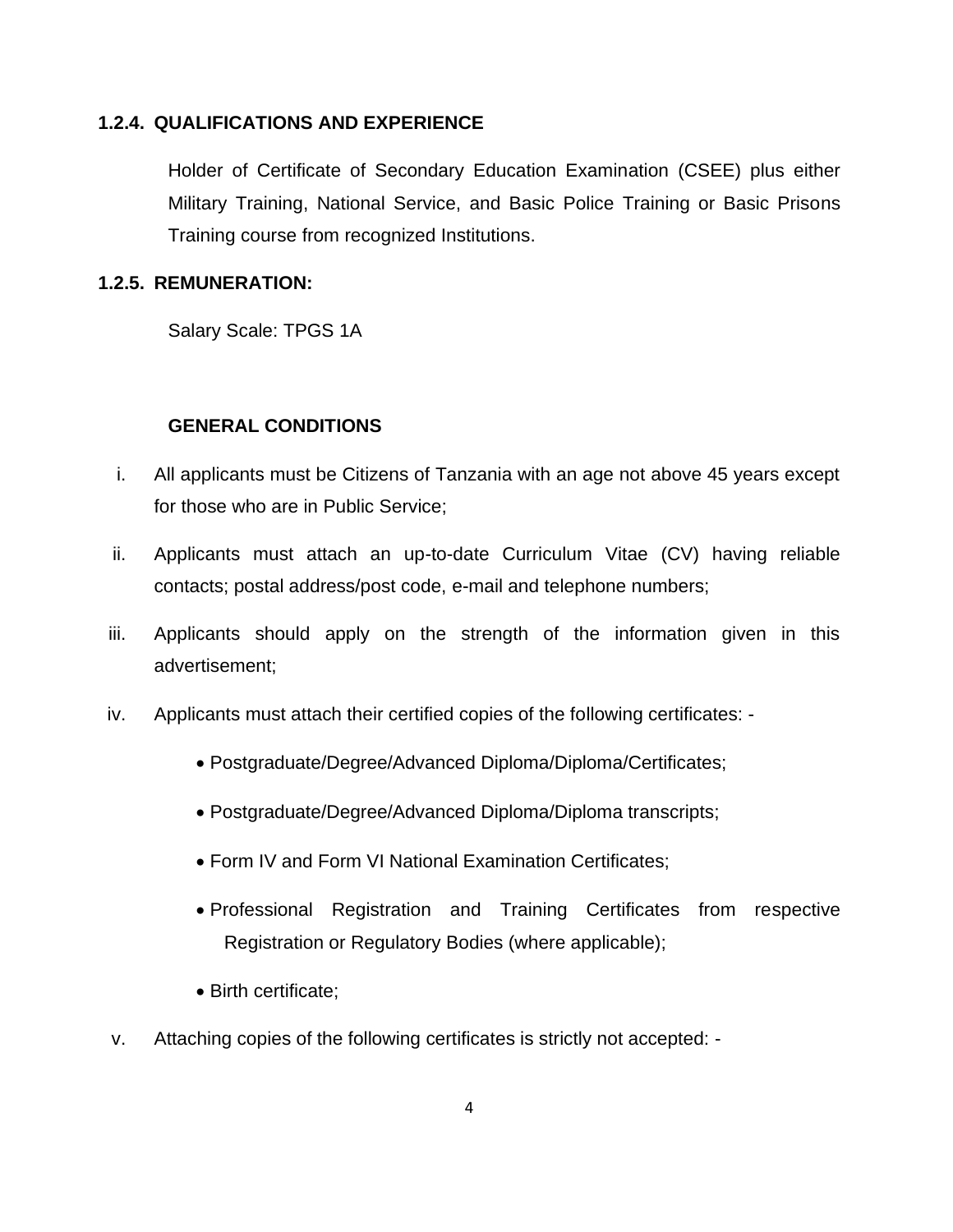- Form IV and form VI results slips;
- Testimonials and all Partial transcripts;
- vi. An applicant must upload recent Passport Size Photo in the Recruitment Portal;
- vii. An applicant employed in the Public Service should route his application letter through his respective employer;
- viii. An applicant who is retired from the Public Service for whatever reason should not apply;
- ix. An applicant should indicate three reputable referees with their reliable contacts;
- x. Certificates from foreign examination bodies for Ordinary or Advanced level education should be verified by The National Examination Council of Tanzania (NECTA).
- xi. Professional certificates from foreign Universities and other training institutions should be verified by The Tanzania Commission for Universities (TCU) and National Council for Technical Education (NACTE);
- xii. An applicant with special needs/case (disability) is supposed/advised to indicate;
- xiii. A signed application letter should be written either in Swahili or English and Addressed to Secretary, Presidents Office, Public Service Recruitment Secretariat,

# **P.O. Box 2320, University of Dodoma, Utumishi/Asha Rose Migiro Buildings Dodoma**.

- xiv. Deadline for application is **15 th May, 2022;**
- xv. Only shortlisted candidates will be informed on a date for interview and;
- xvi. Presentation of forged certificates and other information will necessitate to legal action;